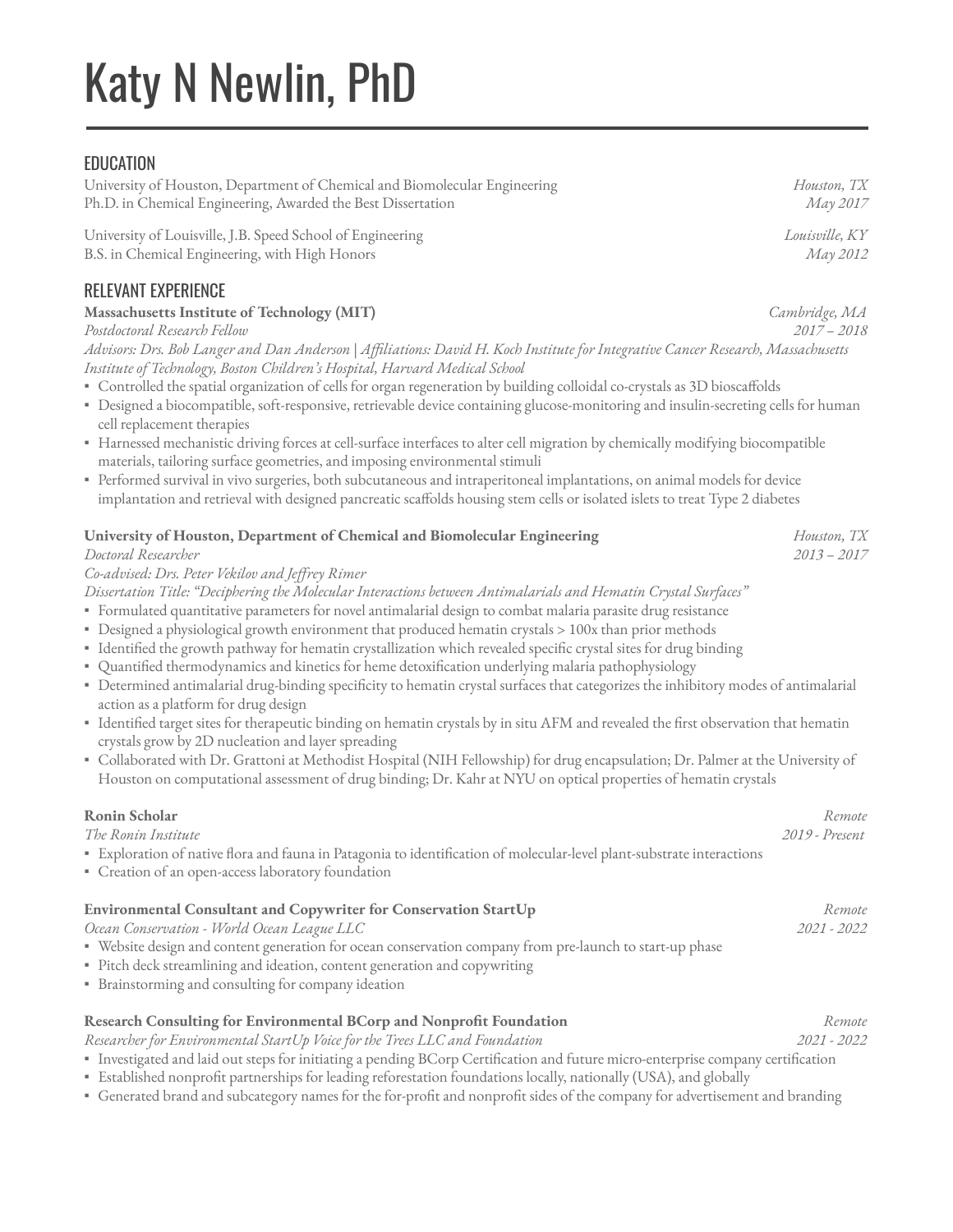#### **Scientic Consulting** *Louisville, KY*

*Research and Development Lead Scientist for FreshFry LLC. 2020*

- Developed absorbent materials for FreshFry LLC. to enhance edible oil lifetime with simultaneous reduction of production cost and ease of material reliability
- Conducted fundamental research for material identification and modified properties for existing/novel materials
- Performed data analysis to decouple adsorptive and absorptive properties as a function of temperature cycles
- Created a custom bench-scale process for material performance pre-screening

#### **Content Writing for Forest Non-Profit** *Remote*

*California Forest Foundation 2021*

▪ Generated pre-interview questions, conducted team interviews for unique articles, and provided single revision drafts of articles in a 48-hour turnaround with no required edits post submission

#### **Alkermes** *Waltham, MA*

- Developed therapeutics to treat opioid and alcohol dependence, Schizophrenia, and Alzheimer's within design spaces that were suitable for multiple required delivery routes bracketed by optimal tolerability levels
- · Tuned material properties of pipeline pharmaceuticals to control bioavailability and plasma release profiles, while alleviating local toxicity through novel hydrogel applications to alter diffusion parameters
- Designated project team lead to design a next-generation therapeutic for extending drug release beyond a single month redesigned the process and material properties by employing drug encapsulation methodologies to achieve our target goal of a two-month long-acting injectable
- Designed a microencapsulation nasal spray formulation to penetrate the blood-brain barrier, with higher bioavailability compared to IV plasma levels, to successfully achieve a formulation to outcompete narcotic compounds in an overdose crisis as an emergency lifesaving treatment
- Altered formulation spaces to produce single and co-crystals from challenging oiling-out therapeutics that were previously deemed inaccessible to create long-acting injectable therapeutics for severe epilepsy cases in youth

#### **NASA Glenn Research Center** *Cleveland, OH*

*Undergraduate Student Research Project Intern 2010*

- Developed a synthesis route for aluminosilicates aerogels to incorporate metals into hydrogels that resulted in the testing of material properties: improved stability while enhancing thermal resistance
- Collaborated with engineers and organic chemists to optimize the design parameters for synthesized materials (density, porosity, and surface area) by systematically varying the synthesis parameters and compositions
- Monitored material morphology which revealed a correlation between metal incorporation and desirable thermal resistivity

| University of Louisville, Department of Chemistry                                                                      |                |
|------------------------------------------------------------------------------------------------------------------------|----------------|
| Undergraduate Researcher                                                                                               | 2010           |
| • Organic synthesis of medical drugs to target breast cancer                                                           |                |
| • Designed a synthesis procedure to produce a new, synthetic compound that was previously unsuccessful; determined the |                |
| compound solubility across a variety of ideal solvents                                                                 |                |
| University of Louisville, Department of Biology                                                                        | Louisville, KY |
| Undergraduate Researcher                                                                                               | $2008 - 2012$  |
| Assessed the variability of adiponectin levels in organs via ELISA assays                                              |                |
| • Received independent grants for research on the study of mRNA synthesis for adiponectin in adipose tissue            |                |
| <b>Brown-Forman Corporation Headquarters</b>                                                                           | Louisville, KY |
| Student Engineer                                                                                                       | 2011           |
| · Designed an adiabatic chill-filtration system; successful full scale-up at the production site                       |                |
|                                                                                                                        |                |

- Produced batch reactions of beverages in the research and development pilot plant scale for global production
- Researched resin/carbon treatments for columns to improve production quality between batches

#### **Kentucky Pollution Prevention Center (KPPC)** *Louisville, KY*

*Student Engineer 2010*

- Provided direct support for the reduction of pollution and energy consumption
- Analyzed energy consumption from on-site assessments; collected operating parameters for the analysis of process efficiency

*Scientist 2018 – 2019*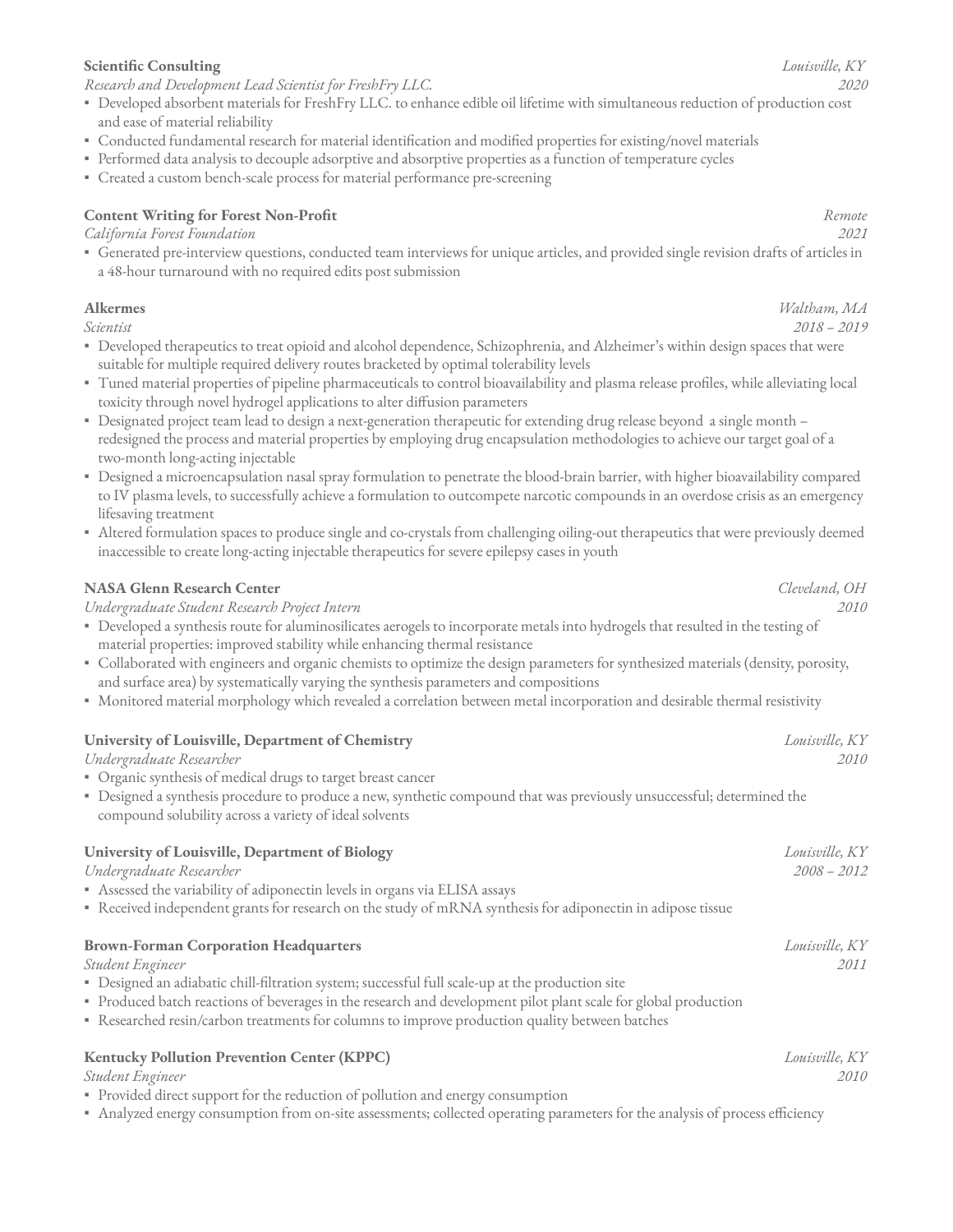## **TECHNIQUES**

**Microscopy** | Air and in situ AFM (lattice imaging, adhesion and chemical force spectroscopy), SEM, Optical, Confocal, TEM sample preparation, and sectioning

**Spectroscopy |** UV-visible, FTIR, Raman, and NMR/qNMR (H-NMR, C-NMR, 2D-NMR, COSY)

**Analytical |** LC-MS, HPLC, TGA, IGC, XRD, DLS, SAXS

**Crystallization |** EasyMax Synthesis Reactor Systems, Crystal 16 Crystallization Systems

**Biological |** Electrospray encapsulation, Cell culture (HEK 293, HUH 7, beta replacement cell lines RIN 5F, islet/human

pancreatic stem cells), GSIS, ELISA, Small animal surgeries (subcutaneous and intraperitoneal implantations)

Programs | Diamond Crystal and Molecular Visualization/Diffrac.Eva, Trios, MestReNova, Nanoscope Analysis, Origin, Image J, Canvas, NuGenesis ELN

Certifications | IACUC/CAC Animal Handling Certification (mice/rats), Laser Safety, Biological Safety BL1/2 **Teaching Certifications | TEFL 120-hr Advanced Course** 

## HONORS AND AWARDS

- 2019 Selected to attend the Society of Women Engineers Diversity and Inclusion Fuels Innovation in STEM congressional outreach day at Capitol Hill in Washington D.C., Alkermes, Washington D.C.
- 2017 Best Dissertation Award College-Wide, University of Houston, Houston, TX
- 2016 Women's Initiative Committee (WIC) Travel Award, San Francisco, CA
- 2016 Gordon Research Seminar (GRS) Travel Award, Girona, Spain
- 2016 Cullen Graduate Fellowship Travel Grant (CGFTG), Awarded for travel to the Biomineralization GRC in Girona, Spain by the University of Houston
- 2016 American Institute of Chemical Engineers (AIChE) Separations Division Graduate Research Award, San Francisco, CA
- 2016 Gordon Research Seminar (GRS) Poster Selected for Oral Presentation, Girona, Spain
- 2015 Gordon Research Conference (GRC) Travel Award, Biddeford, ME
- 2015 Gordon Research Conference (GRC) Poster Selected for Oral Presentation, Biddeford, ME
- 2014 GRaSP Talks Finalist, University of Houston, Graduate School, Houston, TX
- 2014 GRaSP Talks Training Award, Graduate Research and Scholarship Projects (GRaSP), University of Houston, Graduate School, Houston, TX
- 2014 Future Faculty Program (FFP), University of Houston, Graduate Training Program (1.5-year teaching and research-based training with associated courses), awarded travel funding, Houston, TX
- 2013 Poster Award Contest Winner, 23rd Keck Annual Research Conference, Houston, TX
- 2013 NIGTP Keck Center Fellowship Funding, Gulf Coast Consortia (GCC), Nanobiology Interdisciplinary Graduate Training Program (NIGTP) sponsored by the National Institute of Health (NIH)
- 2012 Dean's List, University of Louisville, Louisville, KY
- 2008 2012 Trustees' Scholarship Program: President's Scholarship Program, Governor's Scholars Program University of Louisville; full tuition awarded based on academic achievement; renewed for eleven semesters in engineering based on academic standing
- 2008 2012 KEES Award, awarded for four years of scholarship based on academic standing and ACT score

## PUBLICATIONS

- *(Katy N. Newlin was previously Katy N. Olafson)*
- 19. Ma, W., Balta, V.A., West, R., **Newlin, K.N.**, Miliani, O.S., Sullivan, D.J., Vekilov, P.G., Rimer, J.D., A Second Mechanism Employed by Artemisinins to Suppress Plasmodium Falciparum Hinges on Inhibition of Hematin Crystallization, J. Biol. Chem. (2020) 100123
- 18. Farah, S., Doloff, J.C., Muller, P., Sadraei, A., Han, H.J., Olafson, K.N., Vyas, K., Tam, H.H., Hollister-Lock, J., Kowalski, P.S., Griffin, M., Meng, A., McAvoy, M., Graham, A.C., McGarrigle, J., Oberholzer, J., Weir, G.C., Greiner, D.L., Langer, R.S., Anderson, D.G., Long-term Implant Fibrosis Prevention in Rodents and Non-human Primates using Crystallized Drug Formulations, Nat. Mater. (2019)
- 17. **Olafson, K.N.**, Clark, J., Vekilov, P.G., Palmer, J.C., Rimer, J.D., Structuring of Organic Solvents at Solid Interfaces and Ramifications for Antimalarial Adsorption on -Hematin Crystals, ACS Appl. Mater. Interfaces. 10 (2018) 29288-29298
- 16. Fenton, O., **Olafson, K.N.**, Pillai, P., Mitchell, M., Langer, R.S., Advances in Biomaterials for Drug Delivery, Adv. Mater. 30 (2018) 1705328
- 15. **Olafson, K.N.**, Rimer, J.D., Vekilov, P.G., Early Onset of Kinetic Roughening Due to Step Identify Loss in Hematin Crystallization, Phys. Rev. Lett. 119 (2017) 198101
- 14. Polling-Skutvik, R., **Olafson, K.N.**, Narayanan, S., Stingaciu, L., Faraone, A., Conrad, J.C., Krishnamoorti, R., Conned dynamics of Grafted Polymer Chains in Solutions of Linear Polymer, Macromolecules. 50 (2017) 7372 – 7379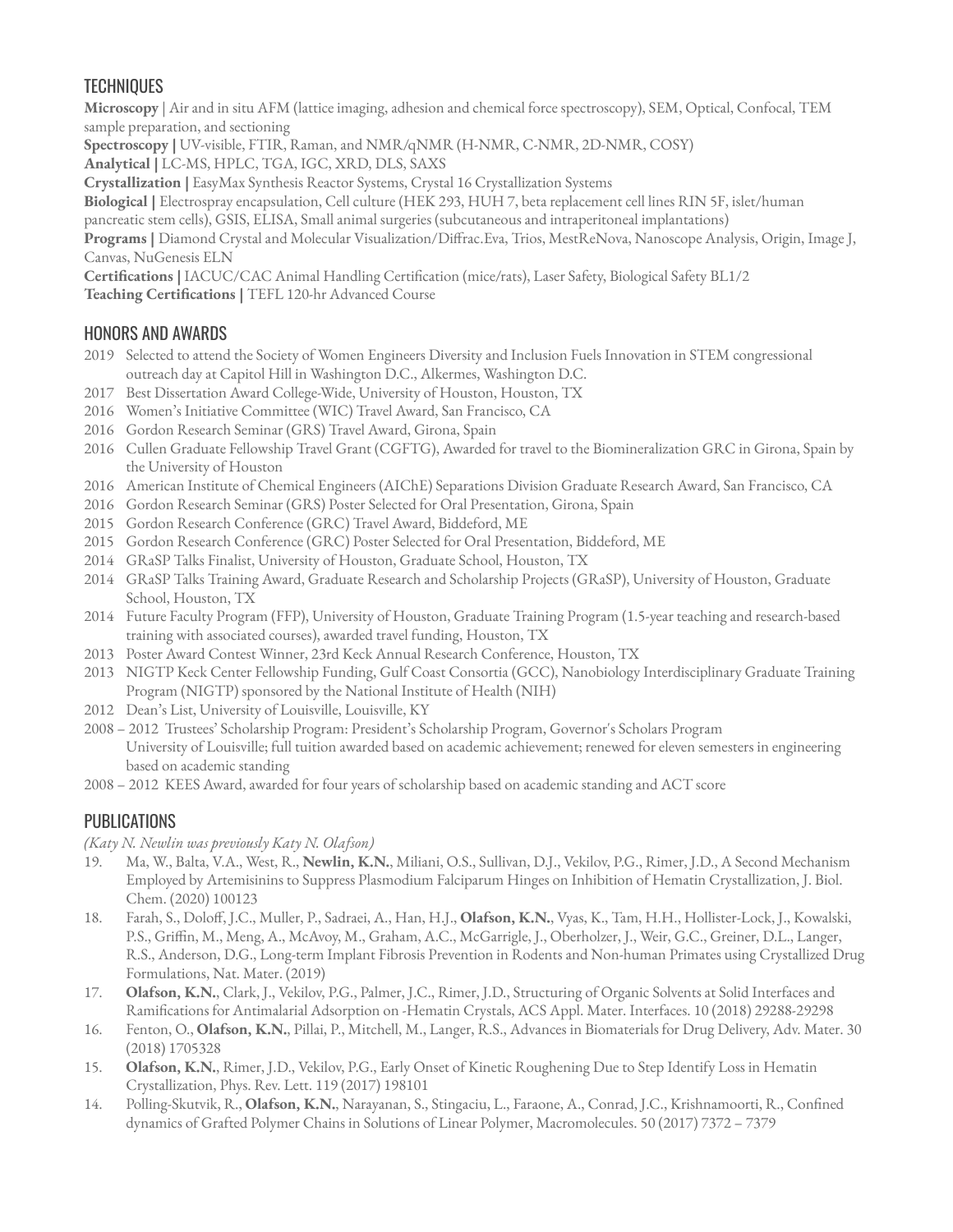- 13. **Olafson, K.N.**, Nguyen, T.Q., Vekilov, P.G., Rimer, J.D., Deconstructing Quinoline-Class Antimalarials to Identify Fundamental Physicochemical Properties of Hematin Crystal Growth Inhibitors, Chem. Eur. J. 23 (2017) 13638 – 13647
- 12. **Olafson, K.N.**, Nguyen, T.Q., Rimer, J.D., Vekilov, P.G., Antimalarials Inhibit Hematin Crystallization by Unique Drug-Surface Site Interactions, Proc. Natl. Acad. Sci. U.S.A. 114 (2017) 7531 – 7536
- 11. **Olafson, K.N.**, Li, R., Alamani, B.G., Rimer, J.D., Engineering Crystal Modifiers: Bridging Classical and Nonclassical Crystallization, Chem. Mater. 28 (2016) 8453 – 8465. *Artwork selected for the cover.*
- 10. Vekilov, P.G., Chung, S., **Olafson, K.N.**, Shape Change in Crystallization of Biological Macromolecules, MRS Bulletin (2016) 375 – 3809.
- 9. **Olafson, K.N.**, Ketchum, M.A., Rimer, J.D., Vekilov, P.G., Molecular Mechanisms of Hematin Crystallization from Organic Solvent, Cryst. Growth Des. 15 (2015) 5535 – 5542
- 8. Vekilov, P.G., Rimer, J.D., **Olafson, K.N.**, Ketchum, M.A., Lipid or Aqueous Medium for Hematin Crystallization, Cryst. Eng. Comm. 17 (2015) 7790 – 7800

*Article selected as a highlight article. Artwork selected for the cover.*

- 7. **Olafson, K.N.**, Ketchum, M.A., Rimer, J.D., Vekilov, P.G., Mechanisms of Hematin Crystallization and Inhibition by the Antimalarial Drug Chloroquine, Proc. Natl. Acad. Sci. U.S.A. 112 (2015) 4946 – 4951
- 6. **Olafson, K.N.**, Rimer, J.D., Vekilov, P.G., Growth of Large Hematin Crystals in Biomimetic Solutions, Cryst. Growth Des. 14 (2014) 2123 – 2127
- 5. Hurwitz, F.I., Gallagher, M., Olin, T.C., Shave, M.K., Ittes, M.A., **Olafson, K.N.**, Fields, M.G., Guo, H., Rogers, R.B., Optimization of Alumina and Aluminosilicate Aerogel Structure for High-Temperature Performance, Int. J. Appl. Glass Sci.  $5(2014)1 - 11$
- 4. Ketchum, M.A., **Olafson, K.N.**, Petrova, E.V., Rimer, J.D., Vekilov, P.G., Hematin Crystallization from Aqueous and Organic Solvents, J. Chem. Phys. 139 (2013) 1 – 9
- 3. Hurwitz, F.I., Guo, H., Rogers, R.B., Sheets, E.J., Miller, D.R., **Newlin, K.N.**, Shave, M.K., Palczer, A.R., Cox, M.T., Inuence of Ti Addition of Boehmite-derived Aluminum Silicate Aerogels: Structure and Properties, J. Sol-Gel Science and Technology. 64 (2012) 0928-0707 (367 – 374)
- 2. Hurwitz, F.I., Guo, H., **Newlin, K.N.**, Influence of Boehmite Precursor on Aluminosilicate Aerogel Pore Structure, Phase Stability and Resistance to Densification at High Temperatures, NASA Glenn Research Center (2011)
- 1. Hurwitz, F.I., Guo, H., Sheets, E.J., Miller, D.R., **Newlin, K.N.**, Tailoring of Boehmite-Derived Alunimosilicate Aerogel Structure and Properties: Influence of Ti Addition, MRS Proceedings 1306, Mrsf10-1306-bb10-03 (2010)

## AWARDED GRANTS

- 1. Basal Plasma Levels of Adiponectin in Rats. Newlin, K.N.. Undergraduate Research Grant, Office of the Vice-President for Research, \$300, 10/15/09-10/14/10.
- 2. Expression of Adiponectin in Brown Adipose Tissue. Newlin, K.N.. Undergraduate Research Grant, Office of the Vice-President for Research, \$500, 8/2/11-8/1/12.

## INVITED TALKS AND POSTERS

November 17th, 2015

|      | 2019 Sustainability Seminar                                                                                                | Cambridge, MA |
|------|----------------------------------------------------------------------------------------------------------------------------|---------------|
|      | Cambridge Public Library Selected Presentation, Newlin, K.N., Everyday Actions to Build a Sustainable World, (Oral         |               |
|      | Presentation), Co-host Sponsorship: Massachusetts Sierra Club (Nonprofit), 350 Inc. (Nonprofit), June 10th, 2019           |               |
|      | 2018 McKinsey&Co, Spark Spark Event Series                                                                                 | Cambridge, MA |
| 2018 | McKinsey&Co, Spark Symposium                                                                                               | Cambridge, MA |
|      | 2016 Southwest Regional Meeting (SWRM) of the American Chemical Society                                                    | Galveston, TX |
|      | Aggregation of Biological Molecules Session, Olafson, K.N., Rimer, J.D., Vekilov, P.G Molecular Interactions that Govern   |               |
|      | Antimalarial Drugs Selectively Binding to Hematin Crystal Surface Sites, (Oral Presentation) November 10th, 2016           |               |
|      | 2016 Gordon Research Seminar (GRS) - Biomineralization                                                                     | Girona, Spain |
|      | Olafson, K.N., Rimer, J.D., Vekilov, P.G Is the Sum Greater than the Parts? Elucidating the Molecular Interactions between |               |
|      | Antimalarial Drugs and Hematin Crystal Surfaces, (Oral Presentation) August 13th, 2016                                     |               |
|      | 2016 Research First Look Showcase - University of Houston                                                                  | Houston, TX   |
|      | Olafson, K.N., Rimer, J.D., Vekilov, P.G Decoding the Molecular Recognition between Antimalarials and Hematin Crystal      |               |
|      | Surfaces (Poster Presentation) May 4th, 2016                                                                               |               |
| 2015 | Society of Plastics Engineers (SPE), University of Houston Local Chapter                                                   | Houston, TX   |
|      | Olafson, K.N., Elucidating the Molecular Interactions at a Solid-Liquid Interface to Combat Malaria, (Oral Presentation)   |               |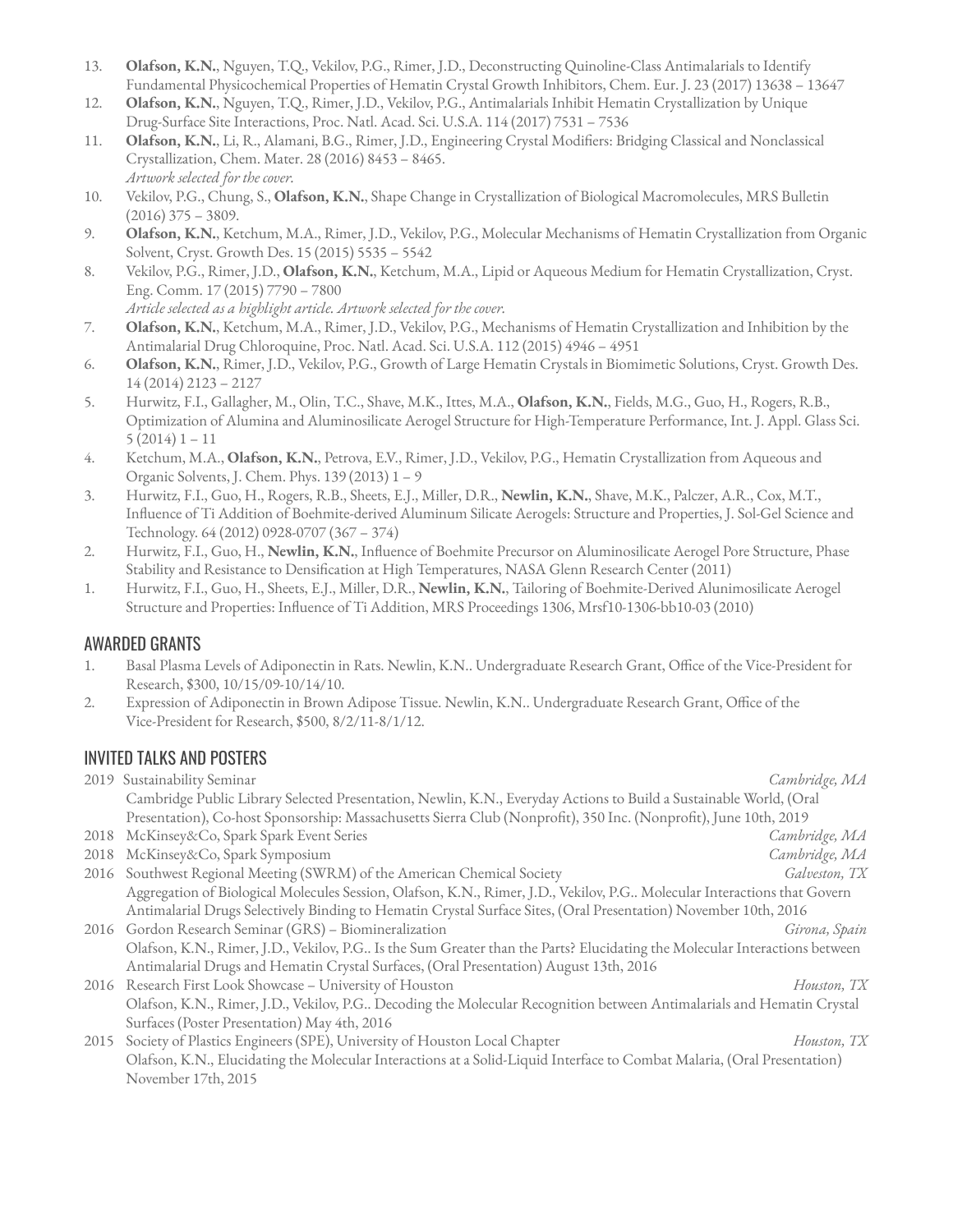|      | 2015 Rice University, 25th Keck Annual Research Conference<br>25th Anniversary Celebration, Olafson, K.N., Grattoni, A., Rimer, J.D., Vekilov, P.G Elucidating the Fundamentals of<br>Hematin Crystallization to Combat Malaria, (Poster Presentation) October 15th and 16th, 2015 | Houston, TX        |
|------|------------------------------------------------------------------------------------------------------------------------------------------------------------------------------------------------------------------------------------------------------------------------------------|--------------------|
| 2015 | Gordon Research Conference (GRC) - Crystal Growth and Assembly<br>Olafson, K.N., Rimer, J.D., Vekilov, P.G Are All Antimalarials Created Equal? Modes of Antimalarial Drug Inhibition in<br>Hematin Crystallization, (Oral Presentation) June 30th, 2015                           | Biddeford, ME      |
|      | 2014 Keck Seminar - Rice University                                                                                                                                                                                                                                                | Houston, TX        |
|      | Olafson, K.N., Rimer, J.D., Vekilov, P.G Growth Mechanisms of -hematin in a Biomimetic Environment, (Oral<br>Presentation) March 28th, 2014                                                                                                                                        |                    |
|      | <b>PRESENTATIONS AND POSTERS</b>                                                                                                                                                                                                                                                   |                    |
|      | 2017 Gordon Research Conference (GRC) - Crystal Growth and Assembly                                                                                                                                                                                                                | Biddeford, ME      |
|      | Olafson, K.N., Rimer, J.D., Vekilov, P.G Deconstructing Molecular Interactions between Antimalarials and Hematin<br>Crystal Surfaces (Poster Presentation) June 25th - 30th, 2017                                                                                                  |                    |
| 2017 | Gordon Research Conference (GRS) - Crystal Growth and Assembly                                                                                                                                                                                                                     | Biddeford, ME      |
|      | Olafson, K.N., Rimer, J.D., Vekilov, P.G Deciphering the Molecular Interactions between Antimalarials and Hematin<br>Crystal Surfaces (Poster Presentation) June 23rd - 25th, 2017                                                                                                 |                    |
|      | 2016 American Institute of Chemical Engineers (AIChE) Annual Conference                                                                                                                                                                                                            | San Francisco, CA  |
|      | Solid-Liquid Interfaces Session<br>Olafson, K.N., Interactions between Antimalarials and Hematin Crystal Surface Sites Determine the Mode of Inhibition,                                                                                                                           |                    |
|      | (Oral Presentation 610f) November 14th, 2016<br>Nucleation and Growth Session                                                                                                                                                                                                      |                    |
|      | Olafson, K.N., Application of Hematin Crystallization by Classical Mechanisms towards Understanding Antimalarial Drug                                                                                                                                                              |                    |
|      | Modes of Action, (Oral Presentation 659g) November 14th, 2016                                                                                                                                                                                                                      |                    |
|      | 2016 University of Houston, 31st Organization of Chemical Engineering Graduate Students Annual Symposium                                                                                                                                                                           | Houston, TX        |
|      | Olafson, K.N., Rimer, J.D., Vekilov, P.G Deconstructing Antimalarial Drugs to Understand their Molecular Recognition for                                                                                                                                                           |                    |
|      | Hematin Crystal Surfaces, (Oral Presentation) September 23rd, 2016                                                                                                                                                                                                                 |                    |
|      | 2016 Gordon Research Conference (GRC) - Biomineralization                                                                                                                                                                                                                          | Girona, Spain      |
|      | Olafson, K.N., Rimer, J.D., Vekilov, P.G Modes of Antimalarial Drug Binding During Hematin Crystallization (Poster                                                                                                                                                                 |                    |
|      | Presentation) August 14th - 19th, 2016                                                                                                                                                                                                                                             | Salt Lake City, UT |
|      | 2015 American Institute of Chemical Engineers (AIChE) Annual Conference<br>Solid-Liquid Interfaces Session                                                                                                                                                                         |                    |
|      | Olafson, K.N., Molecular Interactions at a Solid-Liquid Interface Determine the Inhibition Mechanism of Hematin                                                                                                                                                                    |                    |
|      | Crystallization by Antimalarial Drugs, (Oral Presentation 610f) November 11th, 2015                                                                                                                                                                                                |                    |
|      | Particle Formation and Crystallization Processes from Liquids, Slurries, and Emulsions Session                                                                                                                                                                                     |                    |
|      | Olafson, K.N., Mechanisms of Hematin Crystallization and Inhibition in Biomimetic Solutions, (Oral Presentation 659g)                                                                                                                                                              |                    |
|      | November 12th, 2015                                                                                                                                                                                                                                                                |                    |
|      | 2015 University of Houston, 30th Organization of Chemical Engineering Graduate Students Annual Symposium                                                                                                                                                                           | Houston, TX        |
|      | Olafson, K.N., Rimer, J.D., Vekilov, P.G Modes of Antimalarial Drug Inhibition, (Poster Presentation) September 26, 2015                                                                                                                                                           |                    |
|      | 2015 Rice University, Texas Soft Matter Meeting                                                                                                                                                                                                                                    | Houston, TX        |
|      | Olafson, K.N., Rimer, J.D., Vekilov, P.G Classification of Antimalarial Drug Inhibition, (Oral Pres.) August 21, 2015                                                                                                                                                              |                    |
|      | 2015 Gordon Research Conference (GRC) - Crystal Growth and Assembly<br>Olafson, K.N., Rimer, J.D., Vekilov, P.G Modes of Antimalarial Drug Inhibition in Hematin Crystallization (Poster                                                                                           | Biddeford, ME      |
|      | Presentation) July 1st - 2nd, 2015                                                                                                                                                                                                                                                 |                    |
|      | 2014 American Institute of Chemical Engineers (AIChE) Annual Conference                                                                                                                                                                                                            | Atlanta, GA        |
|      | Engineering Sciences and Fundamentals Session                                                                                                                                                                                                                                      |                    |
|      | Olafson, K.N., Rimer, J.D., Vekilov, P.G Mechanisms of -hematin Crystallization and Inhibition by Antimalarials,                                                                                                                                                                   |                    |
|      | (Oral Presentation 720f) November 20th, 2014                                                                                                                                                                                                                                       |                    |
|      | 2014 Rice University, 24th Keck Annual Research Conference                                                                                                                                                                                                                         | Houston, TX        |
|      | Quantitative Synthetic Biology                                                                                                                                                                                                                                                     |                    |
|      | Olafson, K.N., Grattoni, A., Rimer, J.D., Vekilov, P.G Mechanisms of Hematin Crystallization and Inhibition by                                                                                                                                                                     |                    |
|      | Antimalarial Growth Modifiers in a Physiological Environment, (Poster Presentation) November 7th, 2014                                                                                                                                                                             |                    |
|      | 2014 University of Houston, 29th Organization of Chemical Engineering Graduate Students Annual Symposium                                                                                                                                                                           | Houston, TX        |
|      | Olafson, K.N., Rimer, J.D., Vekilov, P.G Mechanism of Hematin Crystallization and Modes of Antimalarial Drug<br>Inhibition, (Oral Presentation) September 26th, 2014                                                                                                               |                    |
|      | 2014 University of Texas, Texas Soft Matter Meeting                                                                                                                                                                                                                                | Austin, TX         |
|      | Olafson, K.N., Rimer, J.D., Vekilov, P.G Mechanism of Hematin Crystallization, (Oral Presentation) August 22nd, 2014                                                                                                                                                               |                    |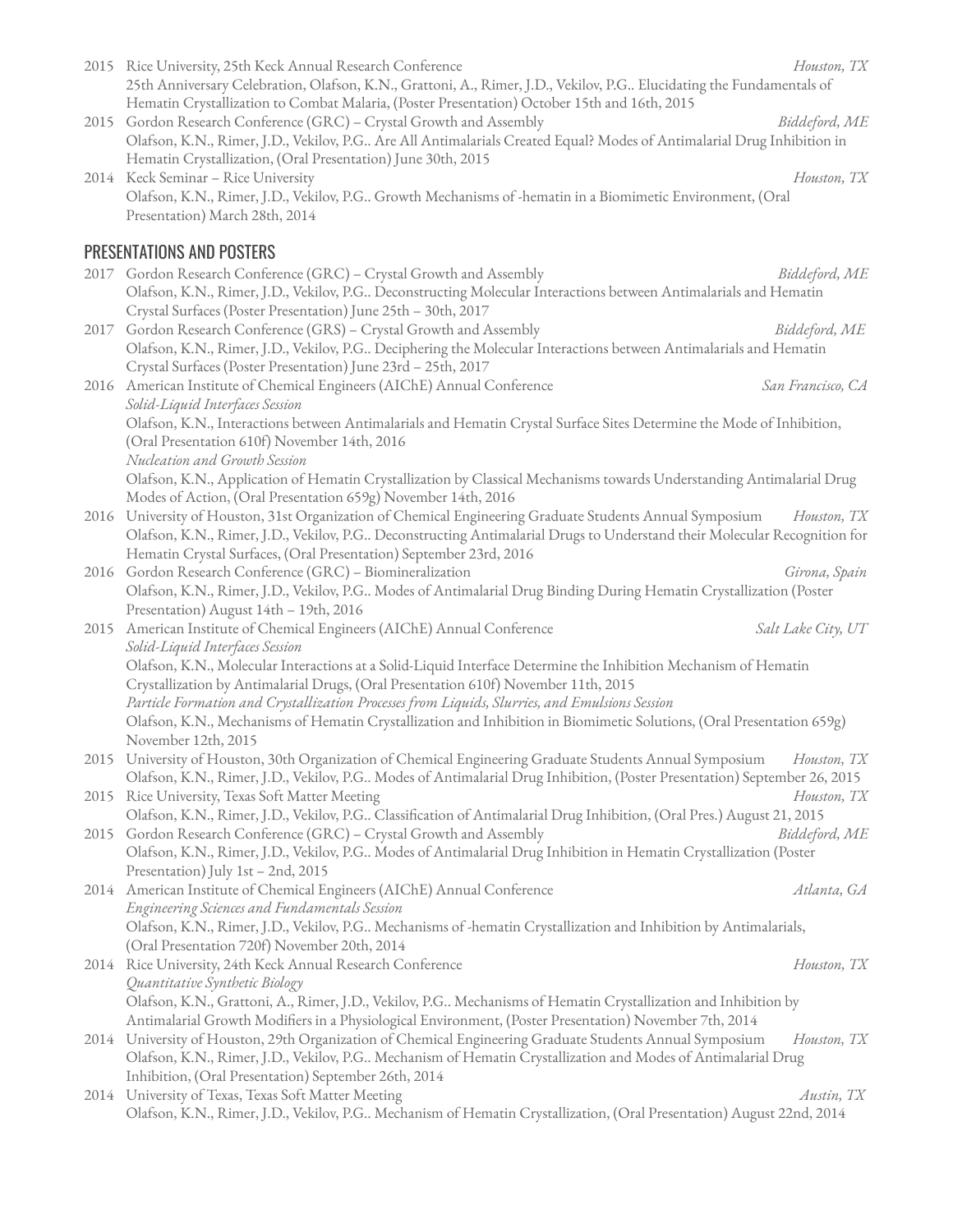|             | February 14th, 2014                                                                                                                                             |                             |
|-------------|-----------------------------------------------------------------------------------------------------------------------------------------------------------------|-----------------------------|
|             | 2013 Rice University, 23rd Keck Annual Research Conference                                                                                                      | Houston, TX                 |
|             | Therapeutic Monoclonal Antibodies - A Multidisciplinary Challenge                                                                                               |                             |
|             | Olafson, K.N., Grattoni, A., Rimer, J.D., Vekilov, P.G Classical and Non-classical Growth Mechanisms of -hematin Crystals,                                      |                             |
|             | Received a Pre-doctoral Poster Award (Poster Presentation) November 8th, 2013                                                                                   |                             |
|             | 2013 University of Houston, 28th Organization of Chemical Engineering Graduate Students Annual Symposium                                                        | Houston, TX                 |
|             | Olafson, K.N., Rimer, J.D., Vekilov, P.G Molecular Mechanism of Hematin Crystallization, (Poster Presentation) September                                        |                             |
|             | 27th, 2013                                                                                                                                                      |                             |
|             | 2013 Texas A&M, Texas Soft Matter Meeting<br>Olafson, K.N., Rimer, J.D., Vekilov, P.G Mechanisms of -hematin Crystal Growth by in-situ AFM, (Oral Presentation) | College Station, TX         |
|             | August 12th, 2013                                                                                                                                               |                             |
|             | 2012 Kentucky State Capital, 11th Posters-at-the-Capitol                                                                                                        | Frankfort, KY               |
|             | Wagoner, T. and Newlin, K.N Gender Differences in a Hormone Related to Obesity, (Poster Presentation; One of fifteen                                            |                             |
|             | UofL undergraduate students selected to present) January 26th, 2012                                                                                             |                             |
| 2011        | University of Louisville, Undergraduate Research Symposium                                                                                                      | Louisville, KY              |
|             | Wagoner, T., Guardiola-Bright, J., Newlin, K.N., and Steffen, J.M Gender Differences in Serum and Adipose Tissue                                                |                             |
|             | Adiponectin in Rats, (Poster Presentation)                                                                                                                      |                             |
| 2011        | American Chemical Society National Meeting & Exposition                                                                                                         | Anaheim, CA                 |
|             | Hurwitz, F.I., Guo, H., Newlin, K.N Influence of Boehmite Precursor on Aluminosilicate Aerogel Pore Structure, Phase                                            |                             |
|             | Stability and Resistance to Densification at High Temperature, (Poster Presentation)                                                                            |                             |
|             | 2010 University of Louisville, Undergraduate Research Symposium                                                                                                 | Louisville, KY              |
|             | Guardiola-Bright, J., Newlin, K.N., Steffen, J.M Gender Differences in Total and Multimeric Forms of Serum Adiponectin                                          |                             |
|             | in Rats, (Poster Presentation)                                                                                                                                  |                             |
|             | <b>ACADEMIC EXPERIENCE</b>                                                                                                                                      |                             |
|             |                                                                                                                                                                 |                             |
| <b>TEFL</b> | English as a Second Language Instructor                                                                                                                         | Patagonia<br>2022 - Present |
|             | Local community program of English as a second language for adults and children                                                                                 |                             |
|             |                                                                                                                                                                 |                             |
|             | <b>OutSchool Educator</b>                                                                                                                                       | Remote                      |
|             | <b>STEM Curriculum</b>                                                                                                                                          | $2020 - 2021$               |
|             | Global designer and educator for individualized STEM field courses for children in the areas of crystal growth, surface tension, the                            |                             |
|             | Periodic Table, and phases of matter                                                                                                                            |                             |
|             |                                                                                                                                                                 |                             |
|             | iTutorGroup Consultant                                                                                                                                          | Remote                      |
|             | Teaching English as a Foreign Language                                                                                                                          | 2020                        |
|             | Global consultant for English as a second language to advance both individual and group clients. Lead classes from $1 - 1$ to $1 - 6$                           |                             |
|             | student groups using positive reinforcement and Total Physical Response (TPR)                                                                                   |                             |
|             | <b>Graduate Recruitment Coordinator</b>                                                                                                                         | Houston, TX                 |
|             | Department of Chemical and Biomolecular Engineering, University of Houston                                                                                      | $2014 - 2017$               |
|             | Organized and hosted department-wide recruitment events for the incoming graduate class                                                                         |                             |
|             |                                                                                                                                                                 |                             |
|             | <b>Course Instructor for Experimental Methods Class</b>                                                                                                         | Houston, TX                 |
|             | Department of Chemical and Biomolecular Engineering, University of Houston                                                                                      | 2016                        |
|             | Atomic Force Microscopy lecture and experimental demonstration, designed homework problems, exam questions, and assessed the                                    |                             |
|             | knowledge of the student's ability to critically apply book knowledge to practical laboratory settings                                                          |                             |
|             |                                                                                                                                                                 |                             |
|             | <b>Thermodynamics Tutor</b>                                                                                                                                     | Houston, TX                 |
|             | Department of Chemical and Biomolecular Engineering, University of Houston                                                                                      | 2015                        |
|             | <b>Teaching Assistant for Classical Thermodynamics</b>                                                                                                          | Houston, TX                 |
|             | Department of Chemical and Biomolecular Engineering, University of Houston                                                                                      | $2013 - 2014$               |
|             |                                                                                                                                                                 |                             |

2014 Rice University, International Year of Crystallography: Structure Matters *Houston, TX* Olafson, K.N., Rimer, J.D., Vekilov, P.G.. Growth Mechanisms of -hematin Crystals, Structure Matters (Poster Presentation)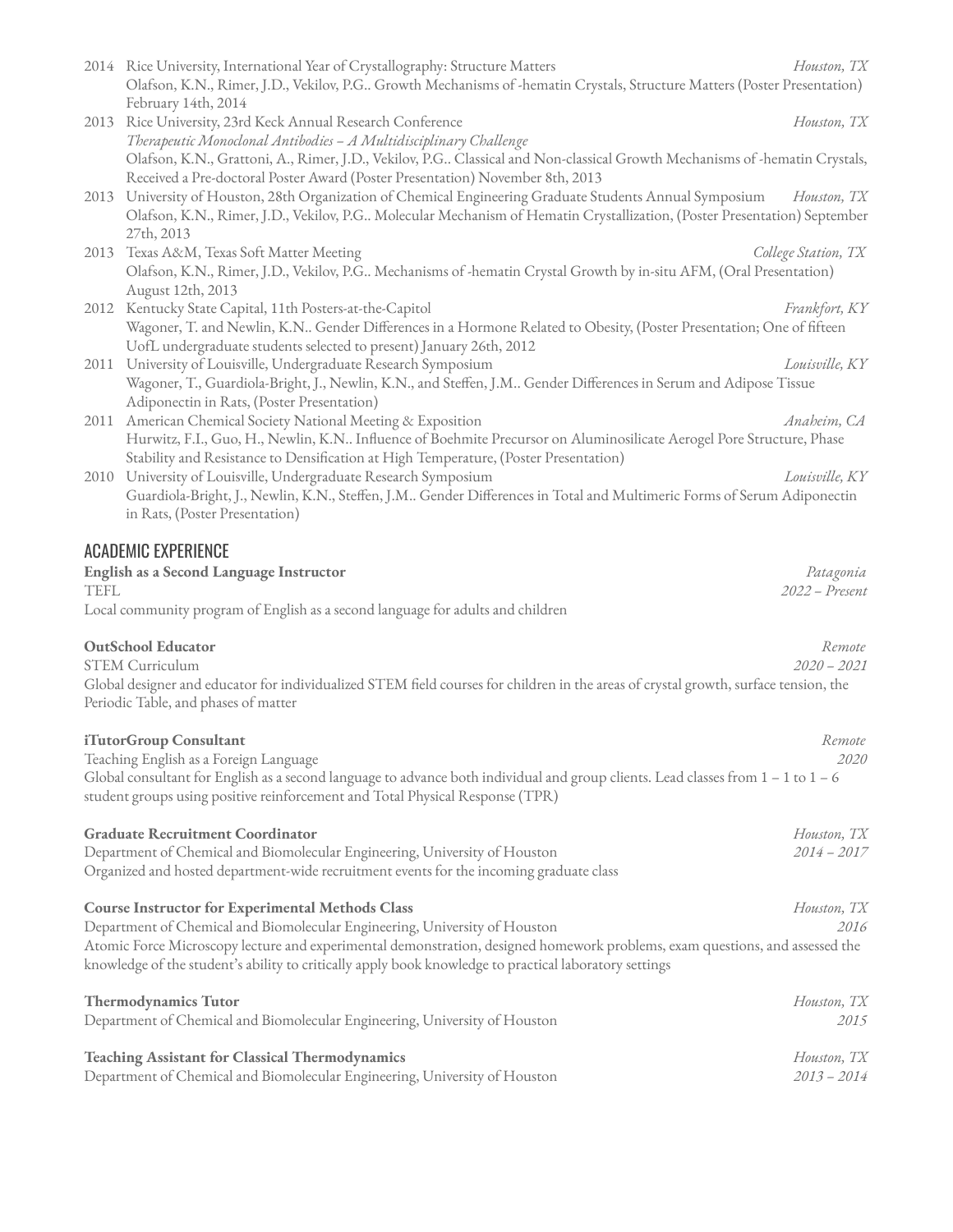## OUTREACH AND VOLUNTEERING

- 2021 Invited as a returning panelist at the University of Louisville Chemical Engineering course to speak on non-traditional career paths as a chemical engineering major
- 2020 Invited as a returning panelist at the University of Louisville Chemical Engineering course to speak on non-traditional career paths as a chemical engineering major
- 2019 Alkermes Intern Presentation Series | Developed a team where interns are provided with a supportive environment to gain exposure to receiving and providing feedback in order to practice public speaking.
- 2019 Selected to attend the SWE Diversity and Inclusion Fuels Innovation in STEM congressional outreach day at Capitol Hill in Washington D.C. to meet with Congress members
- 2019 Society of Women Engineers (SWE) Member | 2017 Present
- 2019 American Institute of Chemical Engineers (AIChE) Member | 2009 Present | Local chapter president at the University of Louisville; annual attendance at national conferences for talks and posters; received awards at multiple AIChE conferences
- 2019 Invited to be a panelist at the University of Louisville by Dr. Willing for a Chemical Engineering course to speak on non-traditional career paths as a chemical engineering major
- 2019 Boston Global Women's Breakfast: Empowering Women in Chemistry Seminar with the 100th anniversary of IUPAC as a global initiative
- 2018 ThermoFisher Aspire Program | Organized a team of members to present state of the art equipment and a teaching program for the Langer Lab at MIT
- 2018 Reviewed a submitted manuscript for Applied Surface Science
- 2018 STEM | Invited as a panel member for Think Big! to inspire and discuss academic and industry avenues to pursue with primary school students
- 2017-18 Langer Lab Symposium | Selected to invite speakers from top tier universities, venture capitals, and national laboratories for regular seminar lectures for Bob Langer's research group at the Koch Institute for Integrative Cancer Research Center at MIT to broaden the research perspectives of lab members
- 2017 Shelby County Public Schools Astronomy Day | STEM outreach for elementary students to discuss the classification of comets, meteorites, etc., and developed methods to prevent a catastrophic event from impacting the Earth.
- 2017 Current Postdoctoral Board Member for the Department of Chemical Engineering
- 2017 STEM | Invited judge for the Massachusetts Junior Academy of Science Symposium at MIT
- 2017 Reviewed a submitted manuscript for Experimental Parasitology
- 2017 Invited to co-chair at the Gordon Research Seminar for CGD in the session "In Situ Characterization of Crystal Growth"
- 2016 Reviewed a submitted manuscript for the Journal of Crystal Growth
- 2016 Invited to co-chair the "Accelerated Discovery and Development of Inorganic Materials" event in the Materials Engineering and Sciences Division program for the Annual 2016 AIChE Conference
- 2016 Invited to co-chair the "Templated Assembly of Inorganic Nanomaterials" event in the Materials Engineering and Sciences Division program for the Annual 2016 AIChE Conference
- 2016 MIT-Lemelson Event | Demonstrated microscopy and light scattering techniques to visiting high school students for STEM
- 2016 Committee Member for the Student Success Task Force | Invited by the Vice Provost and Dean of Graduate School
- 2016 Energy Day Festival | Volunteered at the University of Houston Engineering educational booth with interactive demonstrations, including those that conveyed ideas pertaining to renewable energy sources, and other select STEM areas to our Houston youth, October 12th, 2016
- 2015 Women's Initiative Committee (WIC) American Institute of Chemical Engineers (AIChE) Annual Meeting Networking Luncheon | Salt Lake City, UT, November 9th, 2015
- 2015 Energy Day Festival | Participated in hosting the UH educational booth with interactive demonstrations, including those that conveyed ideas pertaining to renewable energy sources, and other select STEM areas to our Houston youth in Sam Houston Park, October 17th, 2015
- 2014 Women's Initiative Committee American Institute of Chemical Engineers Annual Meeting Networking Luncheon | Atlanta, GA, November 17th, 2014
- 2014 Rice University, International Year of Crystallography: Structure Matters | Educated undergraduate students on crystal growth using analogies (i.e., the addition of building Lego blocks to a tower) and conveyed the importance of STEM programs/higher education
- 2013 17 Society of Plastics Engineers (SPE) Member | Annually attended local conferences and presented posters
- 2013 15 Mentorship for Undergraduate Research Project | Tam Q. Nguyen completed independent research projects during his two-year project on hematin complexation in various media; received an outstanding poster award at the 2014 Undergraduate Research Day; successfully defended his honors thesis
- 2013 14 Mentorship for High School Research Project | Aman Patel initially began his competitive research project with me at the beginning of his project; accepted to attend undergraduate schooling at MIT